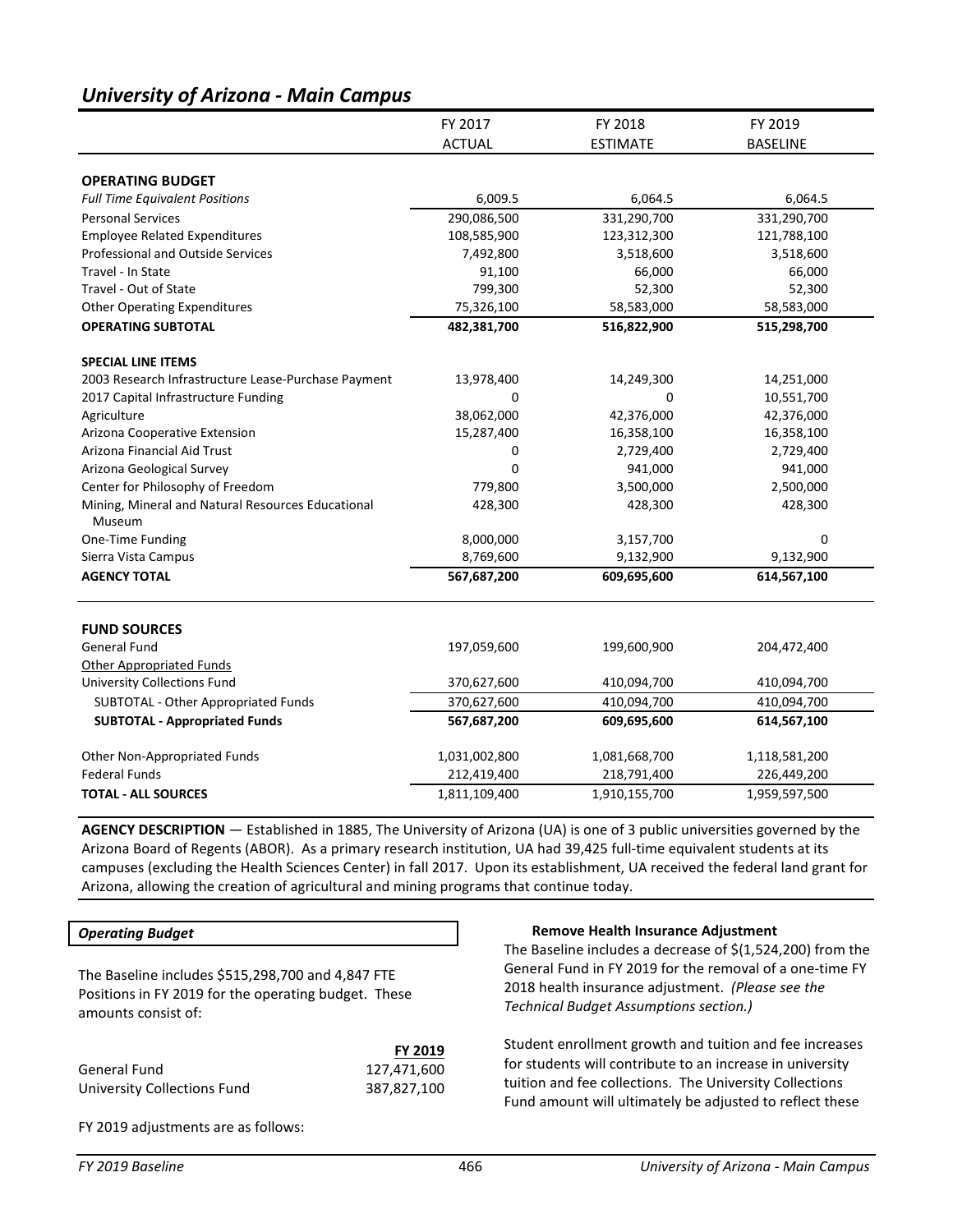additional revenues. *(Please see the ABOR section for more information.)*

## *2003 Research Infrastructure Lease-Purchase Payment*

The Baseline includes \$14,251,000 from the General Fund in FY 2019 for the 2003 Research Infrastructure Lease-Purchase Payment line item. FY 2019 adjustments are as follows:

## **Refinance Adjustment**

The Baseline includes an increase of \$1,700 from the General Fund in FY 2019 to adjust from prior year savings associated with the refinancing of Certificates of Participation (COPs).

As amended by the FY 2017 Higher Education Budget Reconciliation Bill (BRB) (Laws 2016, Chapter 130), A.R.S. § 15-1670 appropriates an annual amount from the General Fund to the state university system from FY 2008 through FY 2031 to finance lease-purchase payments for research infrastructure project agreements entered into before July 1, 2006.

Since this funding appears in A.R.S. § 15-1670, this funding would not appear in the FY 2018 General Appropriation Act. In total, the universities have issued \$482,500,000 in COPs for research infrastructure projects. Of this amount, UA has issued \$201,300,000 in COPs.

*(Please see the Long-Term Budget Impacts narrative below and the 2003 Research Infrastructure narrative in the ABOR section for more information.)*

# *2017 Capital Infrastructure Funding*

The Baseline includes \$10,551,700 from the General Fund in FY 2019 for capital infrastructure funding. FY 2019 adjustments are as follows:

## **2017 Capital Infrastructure Funding**

The Baseline includes an increase of \$10,551,700 from the General Fund in FY 2019 for capital infrastructure funding.

Laws 2017, Chapter 328 established A.R.S. § 15-1671, which provides General Fund appropriations from FY 2019 - FY 2043 for new university research facilities, building renewal, or other capital construction projects. Since this funding appears in A.R.S. § 15-1671, this funding would not appear in the FY 2019 General Appropriation Act.

*(Please see the 2017 University Infrastructure Funding narrative in the Capital Outlay - ABOR Building System section for more information.)*

#### *Agriculture*

The Baseline includes \$42,376,000 and 743.8 FTE Positions in FY 2019 for the Agriculture Programs. These amounts consist of:

| General Fund                | 28,397,500 |
|-----------------------------|------------|
| University Collections Fund | 13,978,500 |

These amounts are unchanged from FY 2018.

This line item supports agricultural academic programs in Animal Systems; Environment and Natural Resources; Family, Youth, and Community; Human Nutrition, Food Safety and Health; Marketing, Trade, and Economics; and Plant Systems.

## *Arizona Cooperative Extension*

The Baseline includes \$16,358,100 and 354.8 FTE Positions in FY 2019 for the Arizona Cooperative Extension. These amounts consist of:

| General Fund               | 14.458.100 |
|----------------------------|------------|
| University Collection Fund | 1,900,000  |

These amounts are unchanged from FY 2018.

This line item supports Agriculture Experiment Stations and Cooperative Extension services that provide noncredit community outreach seminars and youth programs throughout the state.

# *Arizona Financial Aid Trust*

The Baseline includes \$2,729,400 from the General Fund in FY 2019 for the Arizona Financial Aid Trust (AFAT). This amount is unchanged from 2018. *(Please see the Other Issues: Arizona Financial Aid Trust narrative in the ABOR section for more information).* 

## *Arizona Geological Survey*

The Baseline includes \$941,000 from the General Fund in FY 2019 for the Arizona Geological Survey. This amount is unchanged from FY 2018.

The Geological Survey investigates Arizona's geology and provides technical advice and assistance to state and local government agencies, industry and other members of the public concerning the geologic environment and the development and use of mineral resources in Arizona.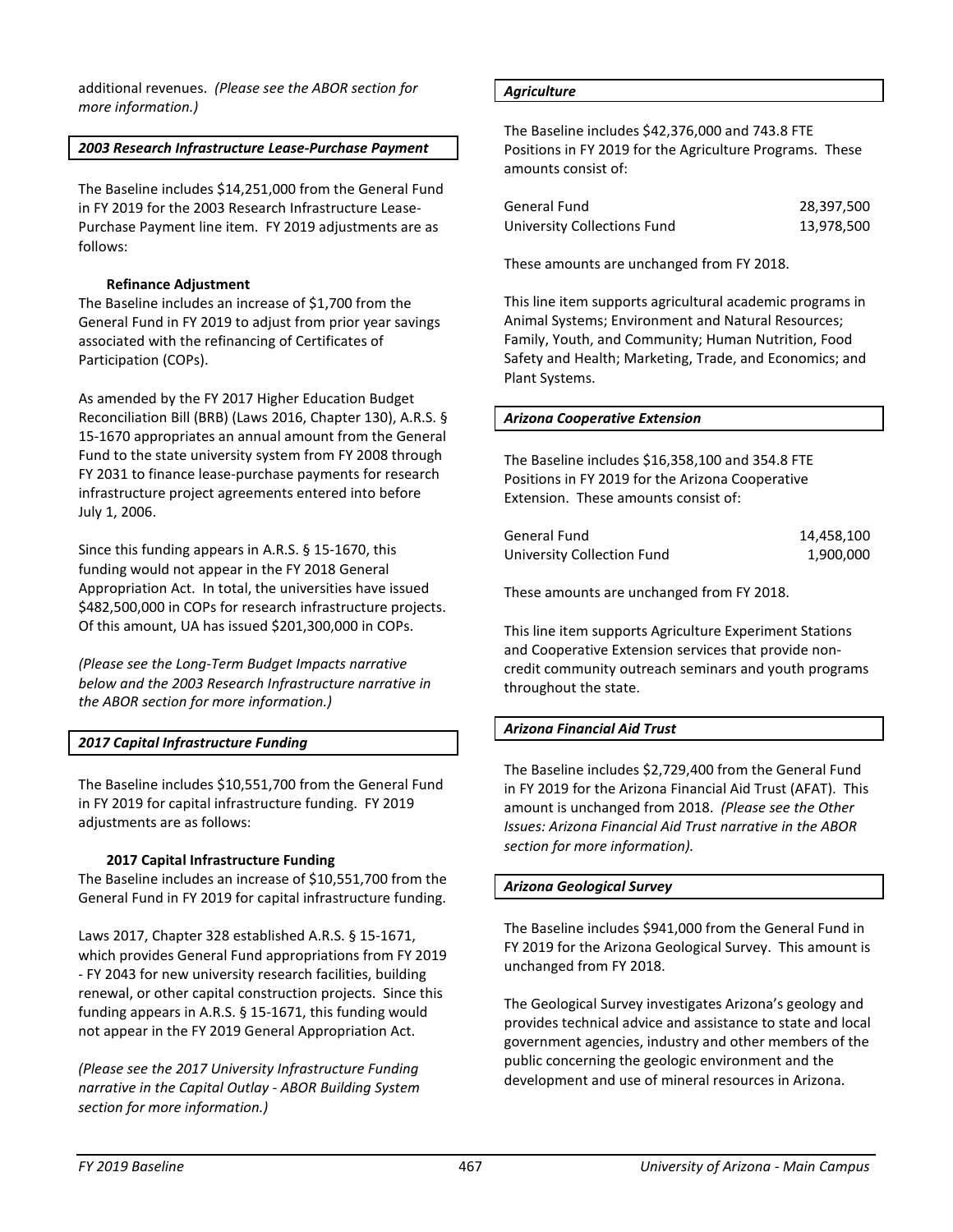The FY 2017 Agency Consolidation BRB (Laws 2016, Chapter 128) transferred the statutory responsibilities of the Arizona Geological Survey to the University of Arizona effective July 1, 2016.

*(Please see Geological Survey Transfer in Other Issues in the University of Arizona section of the FY 2018 Baseline Book for more information.)*

# *Center for the Philosophy of Freedom*

The Baseline includes \$2,500,000 and 37.4 FTE Positions from the General Fund in FY 2019 for the Center for the Philosophy of Freedom (CPF). FY 2019 adjustments are as follows:

## **Remove One-Time Funding**

The Baseline includes a decrease of \$(1,000,000) from the General Fund in FY 2019 for one-time funding for operating expenditures. *(Please see the One-Time Funding line item narrative below for more information.)* 

This line item supports the CPF, which is within the UA Department of Political Economy and Moral Science. The CPF's functions include published research, undergraduate education, graduate education, and community outreach.

## *Mining, Mineral and Natural Resources Educational Museum*

The Baseline includes \$428,300 and 1 FTE Position from the General Fund in FY 2019 for the Mining, Mineral, and Natural Resources Educational Museum. These amounts are unchanged from FY 2018.

The FY 2017 Agency Consolidation BRB transferred \$428,300 and 1 FTE Position from the General Fund in FY 2017 for the Mining, Mineral and Natural Resources Educational Museum. The Agency Consolidation BRB transferred the Arizona Experience Museum from the Arizona Historical Society (AHS) to the Arizona Geological Survey, which the same legislation placed within the University of Arizona, and renamed as the Mining, Mineral and Natural Resources Educational Museum (Museum). *(Please see Mining, Mineral and Natural Resources Educational Museum Transfer in Other Issues in the University of Arizona section of the FY 2018 Baseline Book for more information.)*

Laws 2017, Chapter 221 directed the Arizona Department of Administration to convey ownership of the property to UA for nominal consideration by July 1, 2017, and the FY 2018 Budget Procedures Budget Reconciliation Bill (Laws

2017, Chapter 307) as permanent law exempts University of Arizona from paying building rent for the Museum.

This line item funds a curator and monies that will be used by the University to pay for repairs to the building. Of the total FY 2018 appropriation for the Museum, \$360,800 is available for renovations and the remaining \$67,500 funds a curator position.

#### *One-Time Funding*

The Baseline includes no funding in FY 2019 from the General Fund for the One-Time Funding line item. FY 2019 adjustments are as follows:

#### **Remove One-Time Funding**

The Baseline includes a decrease of \$(3,157,700) from the General Fund in FY 2019 for the elimination of one-time funding for capital improvements or operating expenditures.

The FY 2018 budget process designated \$4,157,700 as one-time funding. Of this amount, \$1,000,000 was restricted for operating expenditures of the Center for the Philosophy of Freedom and therefore were displayed in the funding for that line item. *(Please see the Center for the Philosophy of Freedom narrative above for more information.)*

Excluding the funds used for the Center for the Philosophy of Freedom, UA used its one-time funding to upgrade its financial system, update its main website, and to make cyber security upgrades.

## *Sierra Vista Campus*

The Baseline includes \$9,132,900 and 80.5 FTE Positions in FY 2019 for the Sierra Vista Campus. These amounts consist of:

| General Fund                | 2,743,800 |
|-----------------------------|-----------|
| University Collections Fund | 6,389,100 |

These amounts are unchanged from FY 2018.

UA - Sierra Vista offers upper-division undergraduate programs in 16 disciplines for community college transfer students. While ABOR authorized this UA branch campus for Sierra Vista in 1995, the Legislature has not formally established the campus in statute.

\* \* \*

**FORMAT** — Operating Lump Sum with Special Line Items by Agency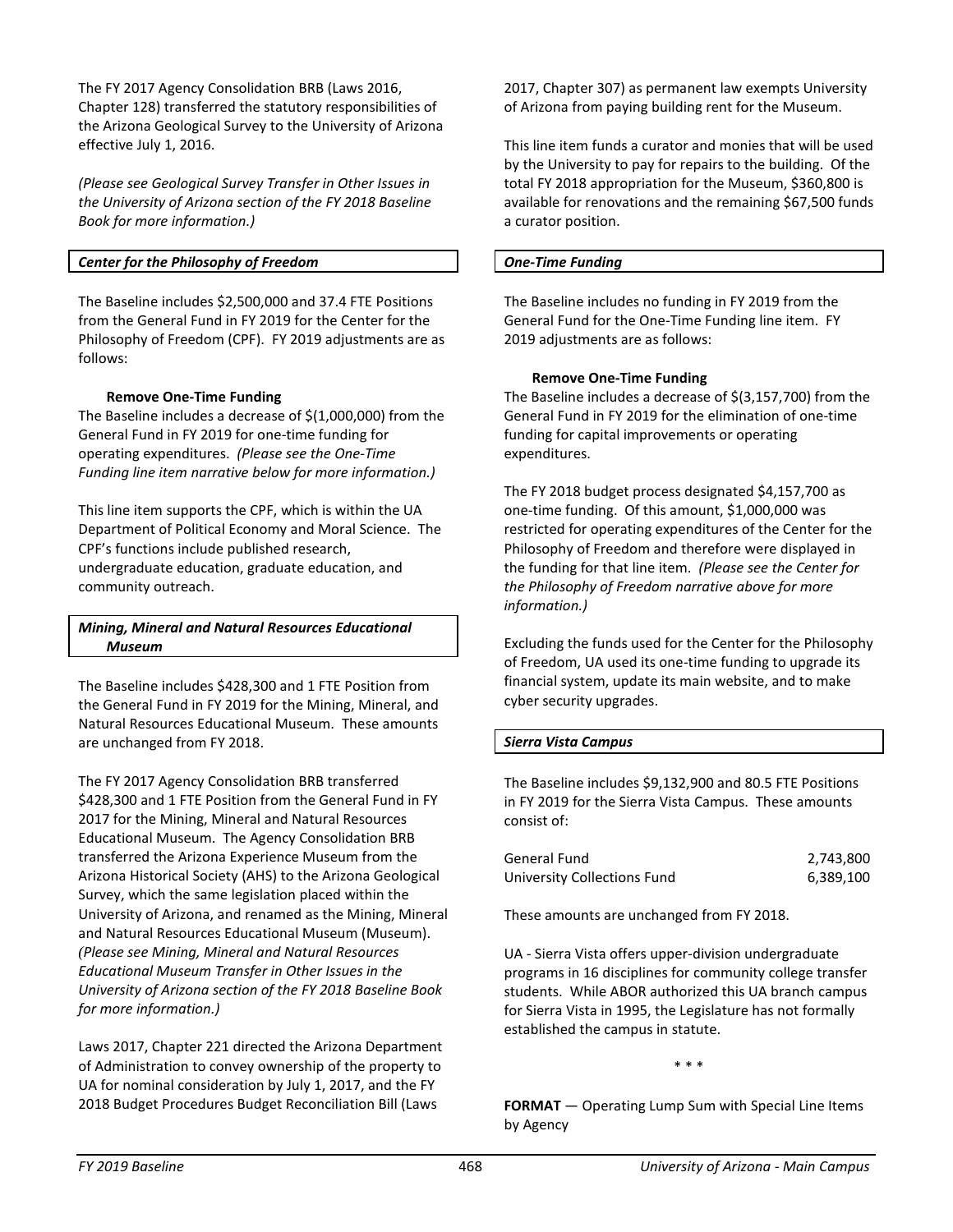## **FOOTNOTES**

# *Standard Footnotes (Please see the ABOR section for universitywide footnotes.)*

The appropriated amount for the Center for the Philosophy of Freedom line item may not supplant any existing state funding or private or external donations to the Center or the Philosophy Department of the University of Arizona. The appropriated monies and all private and external donations to the Center shall be used only for the direct operation of the Center and may not be used for indirect costs of the university. The Center shall submit a report to the President of the Senate, the Speaker of the House of Representatives, the Chairpersons of the Senate Education Committee and the House of Representatives Education Committee and the Director of the Joint Legislative Budget Committee on or before October 1, 2018. The report shall include at least the following for the Center:

- 1. The total amount of funding received from all sources.
- 2. A description of faculty positions and courses offered.
- 3. The total undergraduate and graduate student participation.
- 4. Significant community events, initiatives or publications.

The Chairpersons of the Senate Education Committee and the House of Representatives Education Committee may request the Director of the Center to appear before the committees to report on the Center's annual achievements.

## *Deletion of Prior Year Footnotes*

The Baseline would delete footnotes concerning the onetime appropriation and report on use of the funding for operating or capital expenditures.

*Other Issues*

This section includes information on the following topics:

- **Summary**
- Long-Term Budget Impacts
- University Collections and FTE Positions Adjustments

#### *Summary*

UA - Main's FY 2019 General Fund Baseline is \$204,472,400. Of this amount:

- \$179,669,700 would be included in UA Main's individual section of the FY 2019 General Appropriation Act.
- \$14,251,000 is appropriated in A.R.S. § 15-1670 for a research infrastructure lease-purchase payment.
- \$10,551,700 is appropriated in A.R.S. § 15-1671 for new university research facilities, building renewal, or other capital construction projects.

#### *Long-Term Budget Impacts*

As part of the budget's 3-year spending plan, UA - Main's General Fund costs are projected to increase by \$210,200 in FY 2020 above FY 2019, and \$216,600 in FY 2021 above FY 2020.

These estimates are based on:

- A \$(800) decrease in FY 2020 and a \$1,300 increase in FY 2021 to adjust for university debt service costs. *(Please see the 2003 Research Infrastructure Refinancing narrative for more information.)*
- Increases of \$211,000 and \$215,300 in FY 2020 and FY 2021, respectively, to increase the university's annual Capital Infrastructure Funding appropriation by 2% each year. (The GDP inflator is currently projected at 2.16% for FY 2020 and 2.21% for FY 2021; statute funds the lesser of 2% or the actual rate). *(Please see the 2017 University Capital Infrastructure Funding narrative in the Capital Outlay - ABOR Building System section for more information.)*

#### *University Collections and FTE Positions Adjustments*

Including statewide adjustments, the FY 2018 General Appropriation Act (Laws 2017, Chapter 305) appropriated \$408,320,500 from the University Collections Fund to UA - Main in FY 2018. The Collections Fund for UA - Main represents a portion of tuition, fees and a portion of land earnings. *(Please see ABOR Other Issues for more information.)* If collections exceed the appropriated amount, the annual General Appropriation Act includes a footnote permitting the universities to expend those amounts as well as a separate footnote requiring the submission of a report detailing any adjustments to the appropriated amounts.

ABOR sets tuition in the spring (independent of the legislative process). Any revised tuition rates as well as changes in enrollment can result in collections exceeding the appropriated amount. The Universities reported the adjustments to the University Collections Fund for FY 2018 to the Joint Legislative Budget Committee in August 2017, and UA incorporated the adjusted FY 2018 amounts as part of their FY 2019 budget submission.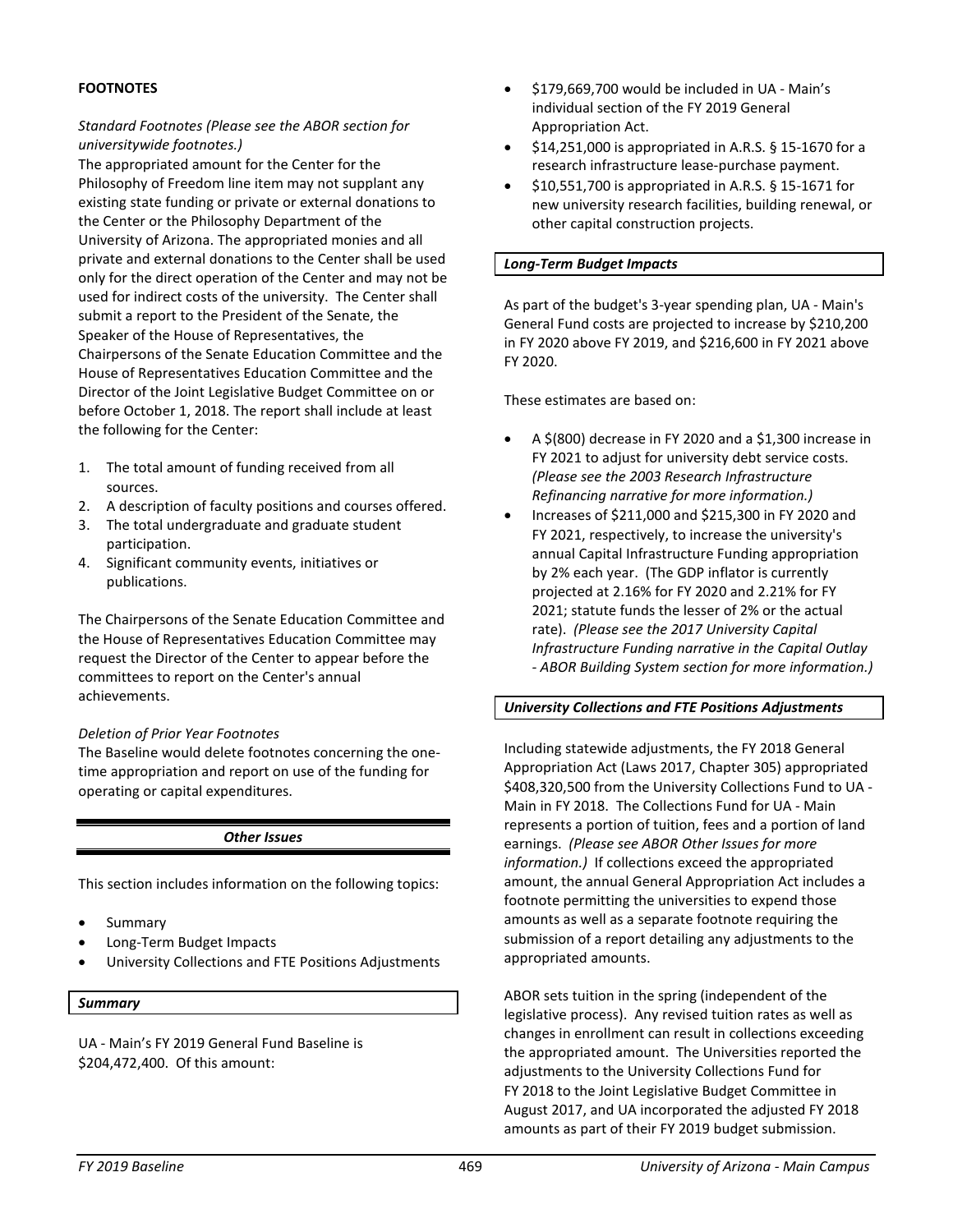Accordingly, the estimated FY 2018 amount has been adjusted upward by \$1,774,200 to \$410,094,700.

The FY 2018 FTE Position count has also been adjusted. Laws 2017, Chapter 305 originally appropriated 6,009.5 FTE Positions in FY 2018 for UA - Main. The General Fund accounted for 2,063.3 FTE Positions and the University

Collections Fund accounted for the remaining 3,946.2 FTE Positions. The estimated number of FY 2018 FTE Positions has been adjusted by 55 to 6,064.5. The General Fund accounts for 2,084.4 FTE Positions and the University Collections Fund accounts for the remaining 3,980.1 FTE Positions.

| <b>SUMMARY OF FUNDS</b>                                                                                                                                                                                                                                                                                                                                                                                                                                                                                                                                                                                                                                                                                                                                                                                                                  | FY 2017<br>Actual | <b>FY 2018</b><br><b>Estimate</b> |
|------------------------------------------------------------------------------------------------------------------------------------------------------------------------------------------------------------------------------------------------------------------------------------------------------------------------------------------------------------------------------------------------------------------------------------------------------------------------------------------------------------------------------------------------------------------------------------------------------------------------------------------------------------------------------------------------------------------------------------------------------------------------------------------------------------------------------------------|-------------------|-----------------------------------|
| Auxiliary Fund (UNI8906/A.R.S. § 15-1601)                                                                                                                                                                                                                                                                                                                                                                                                                                                                                                                                                                                                                                                                                                                                                                                                |                   | <b>Non-Appropriated</b>           |
| <b>Source of Revenue:</b> Sales revenues of substantially self-supporting university services.<br>Purpose of Fund: To provide university-related non-academic services for students, faculty, staff, and the public. Auxiliary enterprises<br>include student housing, bookstores, student unions, and intercollegiate athletics.                                                                                                                                                                                                                                                                                                                                                                                                                                                                                                        |                   |                                   |
| <b>Funds Expended</b>                                                                                                                                                                                                                                                                                                                                                                                                                                                                                                                                                                                                                                                                                                                                                                                                                    | 288,057,900       | 281,549,100                       |
| <b>Year-End Fund Balance</b>                                                                                                                                                                                                                                                                                                                                                                                                                                                                                                                                                                                                                                                                                                                                                                                                             | 32,413,200        | 31,677,700                        |
| Capital Infrastructure Fund - UA (UNI3003/A.R.S. $\S 15-1671$ )                                                                                                                                                                                                                                                                                                                                                                                                                                                                                                                                                                                                                                                                                                                                                                          |                   | <b>Non-Appropriated</b>           |
| Source of Revenue: General Fund appropriations and university local funds. UA will receive a General Fund appropriation of \$10,551,700<br>starting in FY 2019, and this amount will annually increase by 2% or the rate of inflation, whichever is less, through FY 2043. The university<br>must provide a 1:1 match of its own funds for any General Fund appropriations which are used to pay debt service.<br>Purpose of Fund: To pay the cost of, or debt service on debt financing for, university capital projects. Systemwide, projects funded by the<br>universities' capital infrastructure funds may not cumulatively exceed \$1.0 billion in principal. (Please see the Capital Outlay ABOR<br>Building System narrative for more information.) Expenditures are not displayed to avoid double counting of the General Fund. |                   |                                   |
| <b>Funds Expended</b>                                                                                                                                                                                                                                                                                                                                                                                                                                                                                                                                                                                                                                                                                                                                                                                                                    | 0                 | 0                                 |
| <b>Year-End Fund Balance</b>                                                                                                                                                                                                                                                                                                                                                                                                                                                                                                                                                                                                                                                                                                                                                                                                             | 0                 | $\Omega$                          |
| <b>Designated Fund (UNI8905/A.R.S. § 15-1601)</b>                                                                                                                                                                                                                                                                                                                                                                                                                                                                                                                                                                                                                                                                                                                                                                                        |                   | Non-Appropriated                  |
| Source of Revenue: Retained tuition and fees, summer session fees, student aid administrative allowances, and unrestricted gifts and<br>grants.<br><b>Purpose of Fund:</b> To provide and administer student financial aid, to pay debt service on university bonds, and to run summer and winter<br>session programs. The university designates monies in the fund into subaccounts for specific purposes. Indirect Cost Recovery, a<br>Designated Fund subaccount, is presented separately.                                                                                                                                                                                                                                                                                                                                            |                   |                                   |
| <b>Funds Expended</b>                                                                                                                                                                                                                                                                                                                                                                                                                                                                                                                                                                                                                                                                                                                                                                                                                    | 531,117,400       | 583,151,500                       |
| <b>Year-End Fund Balance</b>                                                                                                                                                                                                                                                                                                                                                                                                                                                                                                                                                                                                                                                                                                                                                                                                             | 251,411,800       | 273,374,800                       |
| Endowment and Life Income Fund (UNI8904/A.R.S. § 15-1601)                                                                                                                                                                                                                                                                                                                                                                                                                                                                                                                                                                                                                                                                                                                                                                                |                   | Non-Appropriated                  |
| Source of Revenue: Interest income on invested endowment and life income gifts, a portion of financial aid trust fees assessed to<br>students, and a portion of university trust land earnings.<br>Purpose of Fund: To support endowment operations and compensate designated beneficiaries.                                                                                                                                                                                                                                                                                                                                                                                                                                                                                                                                             |                   |                                   |
| <b>Funds Expended</b>                                                                                                                                                                                                                                                                                                                                                                                                                                                                                                                                                                                                                                                                                                                                                                                                                    | 1,797,400         | 1,851,400                         |
| <b>Year-End Fund Balance</b>                                                                                                                                                                                                                                                                                                                                                                                                                                                                                                                                                                                                                                                                                                                                                                                                             | 160,011,700       | 162,960,700                       |
| Federal Grants (UNI8903/A.R.S. § 15-1666)                                                                                                                                                                                                                                                                                                                                                                                                                                                                                                                                                                                                                                                                                                                                                                                                |                   | Non-Appropriated                  |
| Source of Revenue: Federal grants and contracts.                                                                                                                                                                                                                                                                                                                                                                                                                                                                                                                                                                                                                                                                                                                                                                                         |                   |                                   |
| <b>Purpose of Fund:</b> To support specific operating and research purposes as identified by the federal government.                                                                                                                                                                                                                                                                                                                                                                                                                                                                                                                                                                                                                                                                                                                     |                   |                                   |
| <b>Funds Expended</b>                                                                                                                                                                                                                                                                                                                                                                                                                                                                                                                                                                                                                                                                                                                                                                                                                    | 165,713,300       | 170,426,700                       |
| <b>Year-End Fund Balance</b>                                                                                                                                                                                                                                                                                                                                                                                                                                                                                                                                                                                                                                                                                                                                                                                                             | 38,243,400        | 66,982,500                        |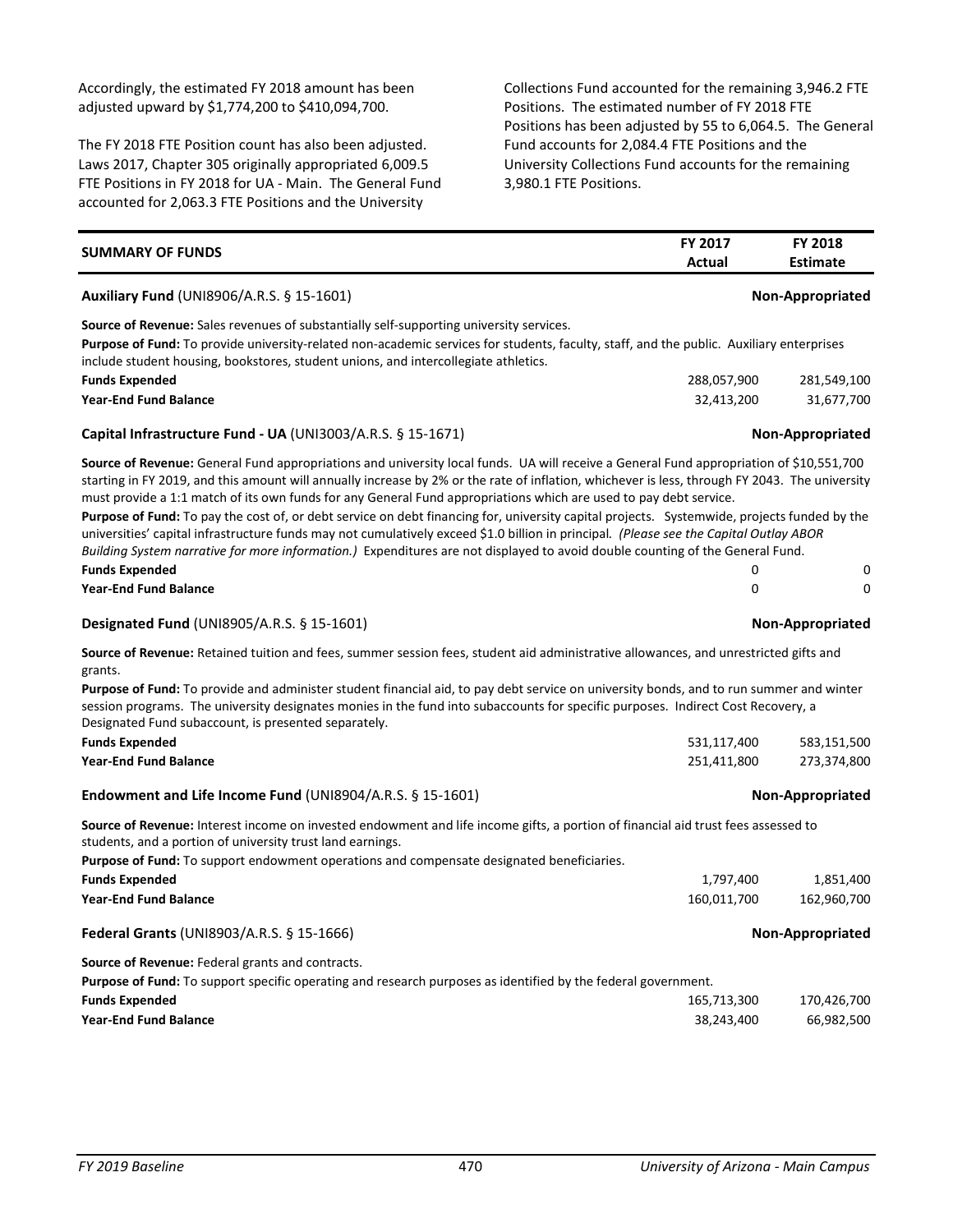| <b>SUMMARY OF FUNDS</b>                                                                                                                                                                                                                                                                                                                                                                                                                                                                                                                                                                                                                                                             | <b>FY 2017</b><br><b>Actual</b> | <b>FY 2018</b><br>Estimate |
|-------------------------------------------------------------------------------------------------------------------------------------------------------------------------------------------------------------------------------------------------------------------------------------------------------------------------------------------------------------------------------------------------------------------------------------------------------------------------------------------------------------------------------------------------------------------------------------------------------------------------------------------------------------------------------------|---------------------------------|----------------------------|
| Federal Indirect Cost Recovery Fund (UNI8902/A.R.S. § 15-1601)                                                                                                                                                                                                                                                                                                                                                                                                                                                                                                                                                                                                                      |                                 | Non-Appropriated           |
| Source of Revenue: Federally-sponsored research programs.<br>Purpose of Fund: To assist and promote federal-sponsored research.<br><b>Funds Expended</b><br><b>Year-End Fund Balance</b>                                                                                                                                                                                                                                                                                                                                                                                                                                                                                            | 45,699,500<br>0                 | 47,070,400<br>0            |
| Geological Survey Fund (UNI3030/A.R.S. § 27-107)                                                                                                                                                                                                                                                                                                                                                                                                                                                                                                                                                                                                                                    |                                 | <b>Non-Appropriated</b>    |
| Source of Revenue: Indirect cost recovery funds, and other state and local grants, fees, contracts, agreements, MOUs and other university<br>funds. The FY 2017 Agency Consolidation Budget Reconciliation Bill established this fund and placed the Geological Survey under the<br>University of Arizona.                                                                                                                                                                                                                                                                                                                                                                          |                                 |                            |
| Purpose of Fund: To investigate and describe Arizona's geologic setting and to finance map publication and production expenses.<br><b>Funds Expended</b>                                                                                                                                                                                                                                                                                                                                                                                                                                                                                                                            | 684,800                         | 337,000                    |
| <b>Year-End Fund Balance</b>                                                                                                                                                                                                                                                                                                                                                                                                                                                                                                                                                                                                                                                        | 584,200                         | 400,200                    |
| Geological Survey Fund - Federal Grants (UNI3031/A.R.S. § 27-107)                                                                                                                                                                                                                                                                                                                                                                                                                                                                                                                                                                                                                   |                                 | Non-Appropriated           |
| Source of Revenue: Federal grants and contracts.<br>Purpose of Fund: To carry out federal grants and contracts awarded to the Arizona Geological Survey.<br><b>Funds Expended</b><br><b>Year-End Fund Balance</b>                                                                                                                                                                                                                                                                                                                                                                                                                                                                   | 1,006,600<br>0                  | 1,294,300<br>0             |
| Geological Survey Fund - Mining, Mineral and Natural Resources Educational Museum<br>Account (UNI9999/A.R.S. § 27-107)                                                                                                                                                                                                                                                                                                                                                                                                                                                                                                                                                              |                                 | Non-Appropriated           |
| Source of Revenue: Ongoing revenues from the Arizona Centennial Special Fund established by A.R.S. § 28-2448 are deposited in this<br>account of the Geological Survey Fund. Donations or other financial contributions can be deposited into this account.<br>Purpose of Fund: Monies in this account are to be used exclusively for the restoration, maintenance, and operations of the Mining,<br>Mineral, and Natural Resources Educational Museum. The FY 2017 Agency Consolidation Budget Reconciliation Bill established this<br>account and transferred all unexpended and unencumbered monies in the Arizona Centennial Special Plate Fund to it.<br><b>Funds Expended</b> | 90,800                          | 39,900                     |
| <b>Year-End Fund Balance</b>                                                                                                                                                                                                                                                                                                                                                                                                                                                                                                                                                                                                                                                        | 425,400                         | 545,500                    |
| Indirect Cost Recovery Fund (Non-Federal) (UNI8900/A.R.S. § 15-1601)                                                                                                                                                                                                                                                                                                                                                                                                                                                                                                                                                                                                                |                                 | Non-Appropriated           |
| Source of Revenue: Non-federally-sponsored research programs.<br>Purpose of Fund: To assist and promote non-federally-sponsored research.<br><b>Funds Expended</b>                                                                                                                                                                                                                                                                                                                                                                                                                                                                                                                  | 11,110,300                      | 11,443,600                 |
| <b>Year-End Fund Balance</b>                                                                                                                                                                                                                                                                                                                                                                                                                                                                                                                                                                                                                                                        | 0                               | 0                          |
| Loan Fund (UNI8901/A.R.S. § 15-1601)                                                                                                                                                                                                                                                                                                                                                                                                                                                                                                                                                                                                                                                |                                 | Non-Appropriated           |
| Source of Revenue: Interest on federal student loans and reimbursements from federal loan forgiveness programs.<br>Purpose of Fund: To provide one-third of the amount of federal student loans. The federal government provides the other two-thirds.<br>The amounts displayed do not include an administrative allowance, which is reflected in the Designated Fund.                                                                                                                                                                                                                                                                                                              |                                 |                            |
| <b>Funds Expended</b>                                                                                                                                                                                                                                                                                                                                                                                                                                                                                                                                                                                                                                                               | 219,100                         | 225,700                    |
| <b>Year-End Fund Balance</b>                                                                                                                                                                                                                                                                                                                                                                                                                                                                                                                                                                                                                                                        | 23,750,800                      | 24,082,700                 |
| Restricted Fund (Excluding Federal Funds) (UNI8907/A.R.S. § 15-1601)                                                                                                                                                                                                                                                                                                                                                                                                                                                                                                                                                                                                                |                                 | Non-Appropriated           |
| Source of Revenue: Private and non-federal grants, including non-appropriated Technology and Research Initiative Fund grants (please<br>see the ABOR Summary of Funds,) as well as a portion of financial aid trust fees assessed to students.<br>Purpose of Fund: To support specific operating and research purposes as identified by the private or non-federal donating entities.                                                                                                                                                                                                                                                                                               |                                 |                            |
| <b>Funds Expended</b>                                                                                                                                                                                                                                                                                                                                                                                                                                                                                                                                                                                                                                                               | 171,024,700                     | 176,179,700                |
| <b>Year-End Fund Balance</b>                                                                                                                                                                                                                                                                                                                                                                                                                                                                                                                                                                                                                                                        | 52,197,300                      | 61,430,000                 |